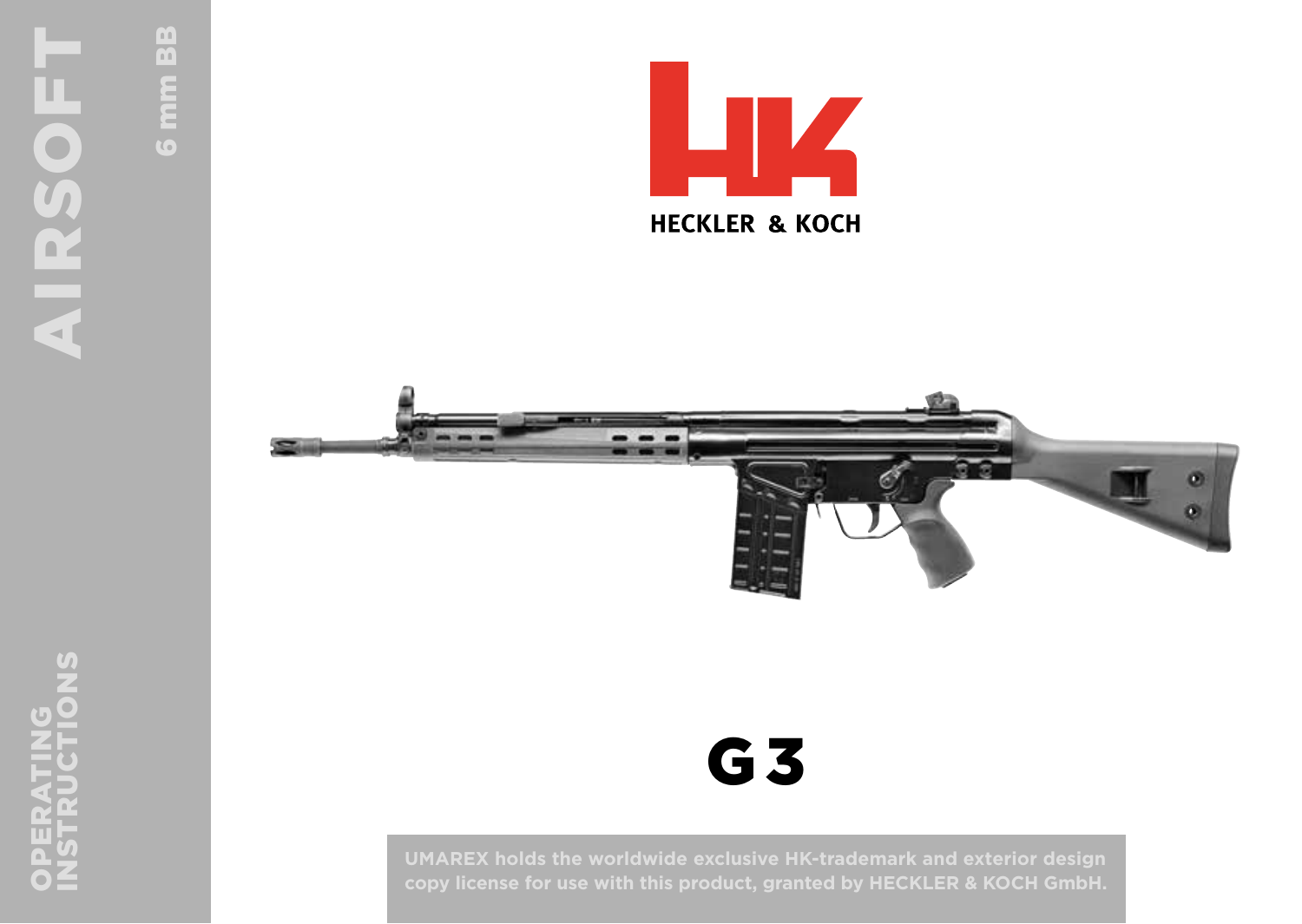

EN 01 Muzzle

 Front sight Cocking lever 04Rear sight Safety / Fire selector

## DE 01 Mündung

 Korn Spannhebel 04Kimme Sicherung / Feuerwahlschalter

FR 01 Bouche

- Hausse Levier d'armement 04 Guidon Sécurité / Commutateur
- 

ES 01 Boca del cañón 02 Punto de mira Cerrojo Mira trasera Seguro / Conmutador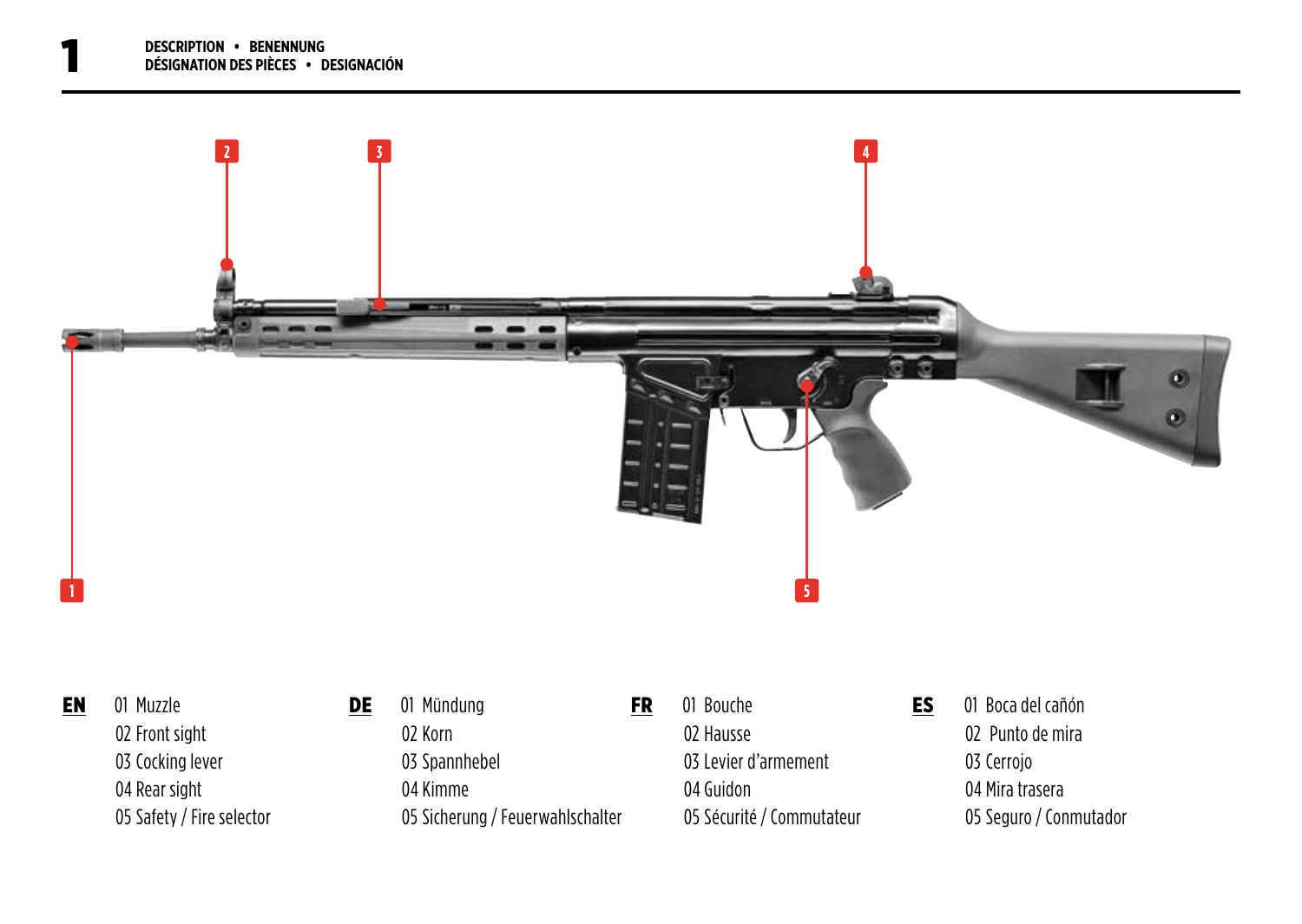

06 Stock Trigger Magazine catch Magazine Shoot up

# DE 06 Schaft

 Abzug Magazinhalter Magazin Shoot up

FR 06 Crosse

 Détente Arrêtoir du chargeur Chargeur Shoot up

ES 06 Culata

 Gatillo Retén del cargador Cargador Shoot up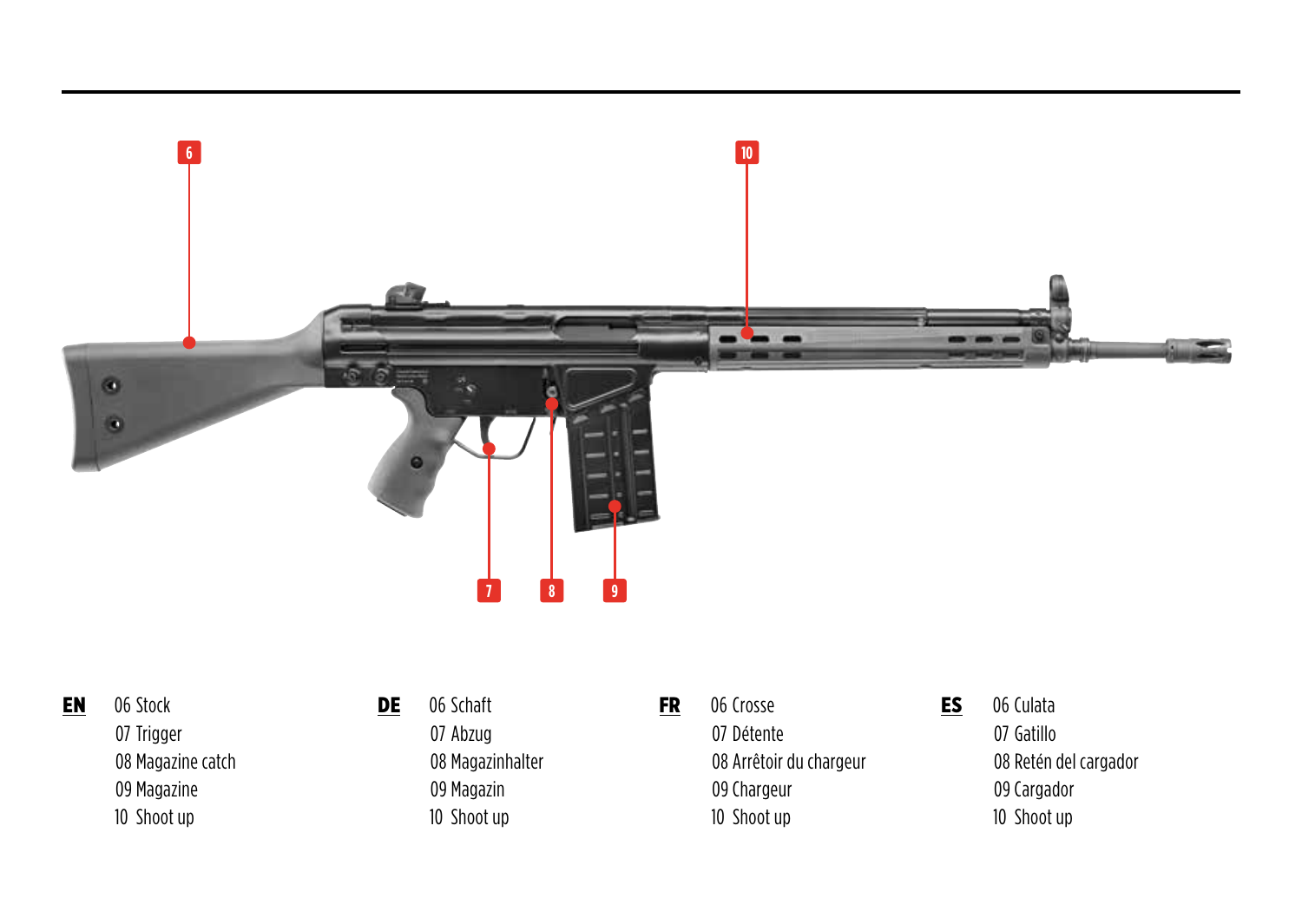

# **CAUTION**

- **• For your own safety and the safety of others, carefully read these instructions before using this gun.**
- **• Only handle your gun in its safe condition.**
- **• Always make sure that the muzzle points in a safe direction.**
- **• Please also always observe the legal regulations effective in your country for the use of arms.**

# ACHTUNG

- **• Zu Ihrer eigenen und zur Sicherheit anderer lesen Sie die Bedienungsanleitung vollständig und sorgfältig durch, bevor Sie mit der Waffe erstmalig hantieren.**
- **• Hantieren Sie nur mit der Waffe, wenn diese gesichert ist.**
- **• Achten Sie stets darauf, dass die Mündung in eine sichere Richtung zeigt.**
- **• Bitte beachten Sie das jeweilige Waffengesetz in Ihrem Land.**
- **• In Deutschland werden die Waffen aus gesetzlichen Gründen nur als SEMIAUTO vertrieben.**



# **ATTENTION**

- **• Pour votre sécurité et celle d'autrui, lisez attentivement le mode d'emploi avant d'utiliser l'arme pour la première fois.**
	- **• Ne manipulez l'arme que lorsque la sécurité est enclenchée.**
	- **• Assurez-vous que la bouche est orientée dans une direction non dangereuse.**
	- **• Veillez à respecter la législation sur les armes en vigueur dans votre pays !**

# ATENCIÓN

- **• Por su propia seguridad y la de los demás, lea detenidamente las instrucciones de uso antes de disparar el arma por primera vez.**
- **• Manipule la pistola sólo cuando esté asegurada.**
- **• Asegúrese de que la boca apunte siempre en una dirección segura.**
- **• Rogamos observe en todo caso la legislación vigente en su país sobre el uso de armas.**







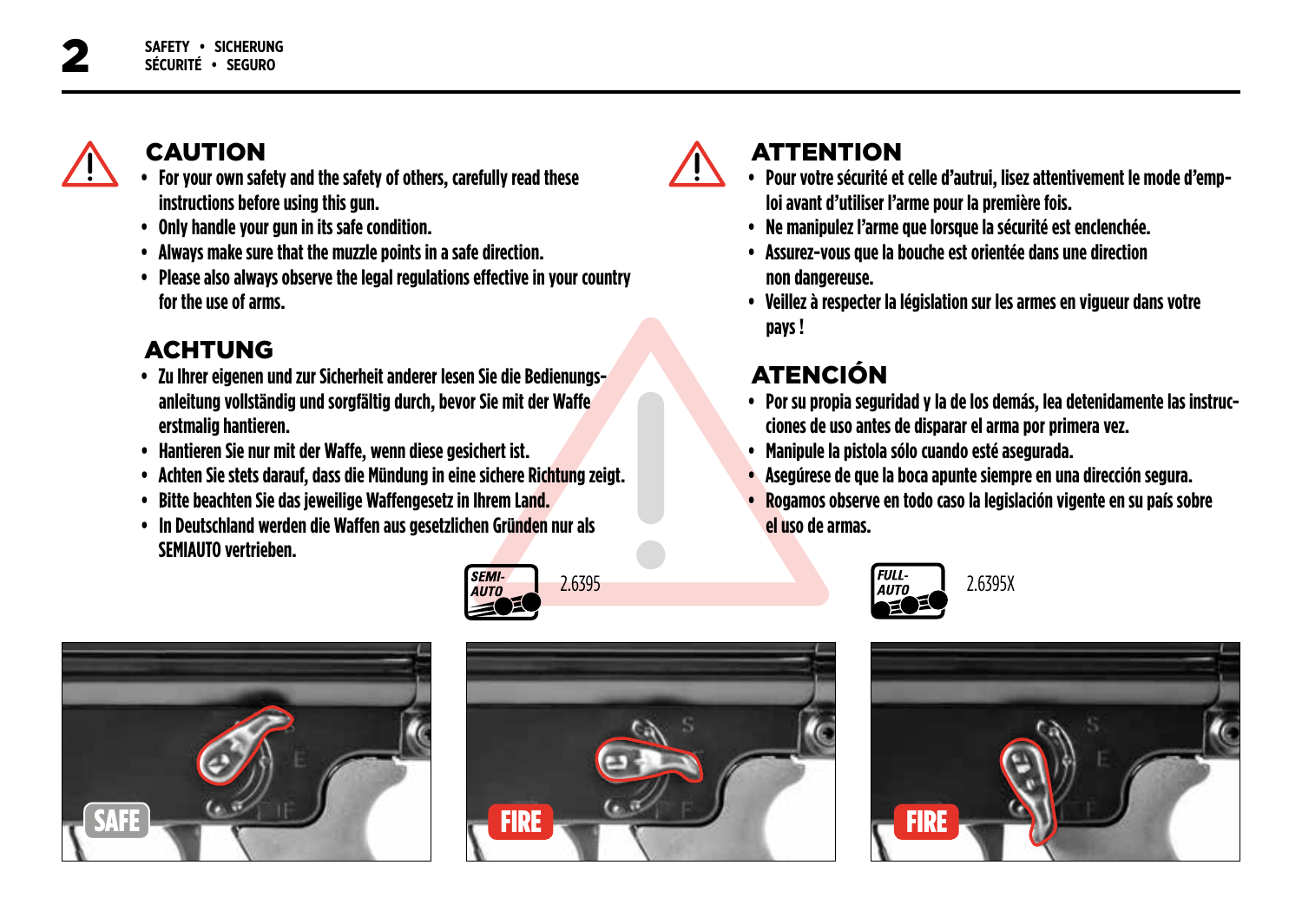- 
- Keep hands and face at a safe distance from the escaping gas.
- Escaping gas may cause icing.
- Gas may explode if exposed to temperatures exceeding 50 °C.
- Do not smoke, keep away from naked flames. The gas is highly inflammable. Keep the magazine with gas tank tilted. Attach the gas flask vertically to the charging port of the magazine. Press the flask against the port. The magazine is fully charged when you observe a discharge of gas from the port.

### **Removing of Gas**

- Hold the magazine at its bottom. Press the valve Residual gas may now be discharged.
- Gesicht und Hände in sicherem Abstand von dem entströmendem Gas halten.
- Entströmendes Gas kann Vereisungen verursachen.
- Gas keiner großen Hitze aussetzen, es kann ab 50 °C explodieren.
- Nicht rauchen, kein offenes Feuer. Das Gas ist hochentzündlich.

Halten Sie das Magazin mit Gastank nach unten geneigt. Stecken Sie die Gasflasche senkrecht in die Einfüllöffnung des Magazins. Drücken Sie die Gasflasche in die Einfüllöffnung. Wenn Gas aus der Einfüllöffnung entweicht, ist das Magazin mit Gas gefüllt.

### **Entfernen von Gas**

• Halten Sie das Magazin unten fest. Drücken Sie auf das Ventil. Restliches Gas kann ausströmen



- Maintenez la cartouche de gaz à une distance raisonnable du visage et des mains.
- Les éventuelles fuites de peuvent provoquer une engelure.
- Ne les exposez pas à une chaleur excessive et ne les conservez pas à des températures supérieures à 50 ºC.
- Ne fumez pas et tenez-vous loin de toute flamme. Le gaz est hautement inflammable. Maintenez le chargeur pour gaz tank incliné vers le bas. Introduisez l'embouchure de la bonbonne de gaz dans l'ouverture du chargeur en position verticale. Enfoncez la bonbonne de gaz dans l'ouverture du chargeur. Lorsque le gaz s'échappe par les côtés de l'ouverture du chargeur, cela signifie que le chargeur est plein.

### **Éliminer du Gaz**

- Tenez le chargeur vers le bas. Appuyez sur la valve et déplacez la sécurité de celle-ci vers le haut. Le gaz restant sortira du chargeur.
- Mantenga la cara y las manos a una distancia prudente de el gas.
- Las posibles fugas de pueden causar congelación.
- El gas pueden explotar a partir de los 50 °C.
- No fume y manténgase alejado de cualquier fuego. El gas es altamente inflamable. Mantenga el cargador en gas el tanque inclinado hacia abajo. Introduzca la boquilla de la bombona de gas en la abertura del cargador en posición vertical. Apriete la bombona de gas en la abertura de carga. Cuando el gas se escape por los laterales de la abertura de carga significará que el cargador está lleno.

# **Extirpar del Gas**

• Sujete el cargador hacia abajo. Presione la válvula y desplace el seguro de la válvula hacia arriba. El gas restante se saldrá del cargador.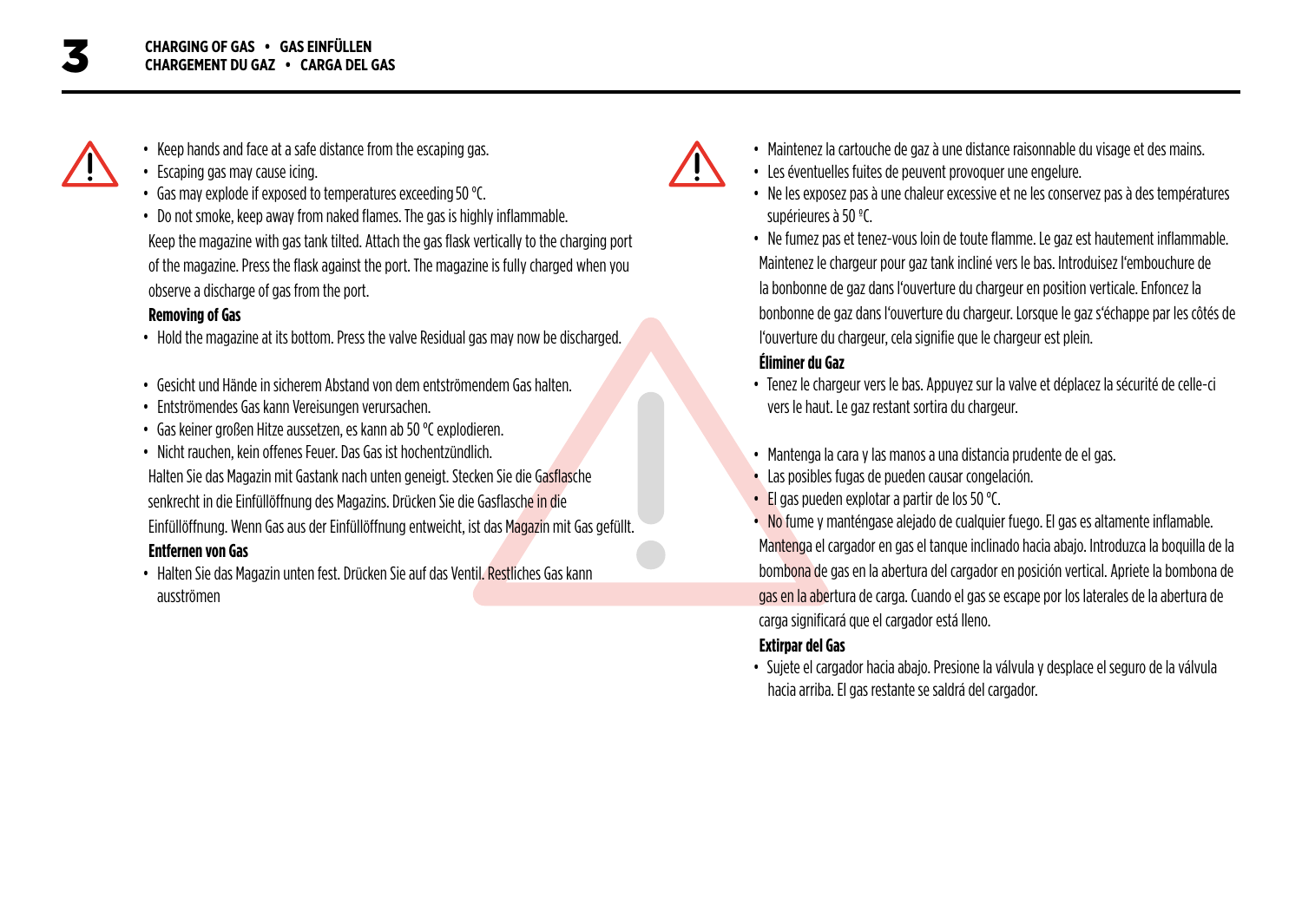

**DISCHARGING OF GAS • GAS ABLASSEN DÉCHARGE DU GAZ • DESCARGA DEL GAS**

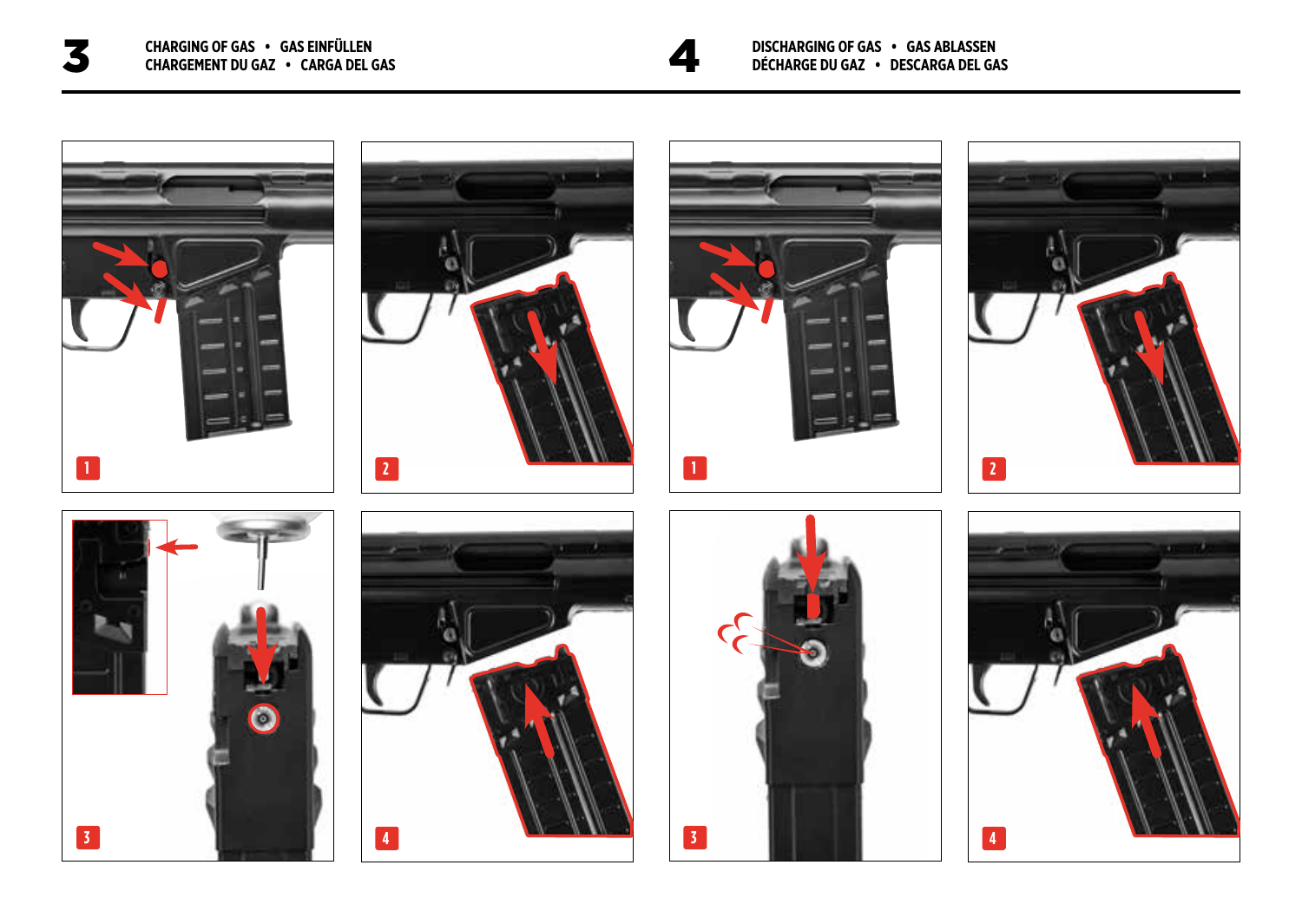

5

**Only use flawless BBs. Never use the following BBs:** (1) diameter larger than 6 mm, (2) with edges, (3) both halves not aligned, (4) used, soiled. Warranty expires if nonrecommended BBs are used. It's recommended to use precision BBs from Umarex / Walther. To ensure proper operation of the magazine, protect it from dirt and dust.

**Verwenden Sie nur einwandfreie BB-Kugeln: ø 6 mm. Verwenden Sie auf keinen Fall folgende BB-Kugeln:** (1) Durchmesser größer als 6 mm, (2) mit Grat, (3) versetzte Hälften, (4) gebraucht, verschmutzt. Bei Gebrauch ungeeigneter Geschosse erlischt die Garantie. Empfohlen werden Präzisionsrundkugeln des Herstellers Umarex / Walther. Vermeiden Sie das Eindringen von Schmutz und Staub in das Magazin.

### **N'utilisez que des billes BB (sans défaut). N'utilisez jamais les types de billes BB**

**suivants:** (1) Diamètre supérieur à 6 mm (2) avec angles (3) moitiés déplacées (4) usagées, sales. Si des projectiles autres que ceux appropriés sont utilisés, la garantie ne sera plus valable. Il est recommandé d'utiliser des billes de précision de la marque Umarex / Walther. Pour garantir le bon fonctionnement du chargeur, faites en sorte que les saletés et poussières n'entrent pas dans le chargeur.

**Utilice únicamente bolas BB que no presenten defectos de calibre 6 mm. No utilice en ningún caso los siguientes tipos de bolas BB:** (1) Diámetro superior a los 6 mm, (2) con cortes, (3) con mitades que no coinciden, (4) usadas o sucias. Si se utilizan proyectiles distintos de los apropiados, quedará anulada la garantía. Se recomienda usar bolas de precisión de la marca Umarex / Walther. Para garantizar el buen funcionamiento del magazín, evite que la suciedad o el polvo entren en el mismo.





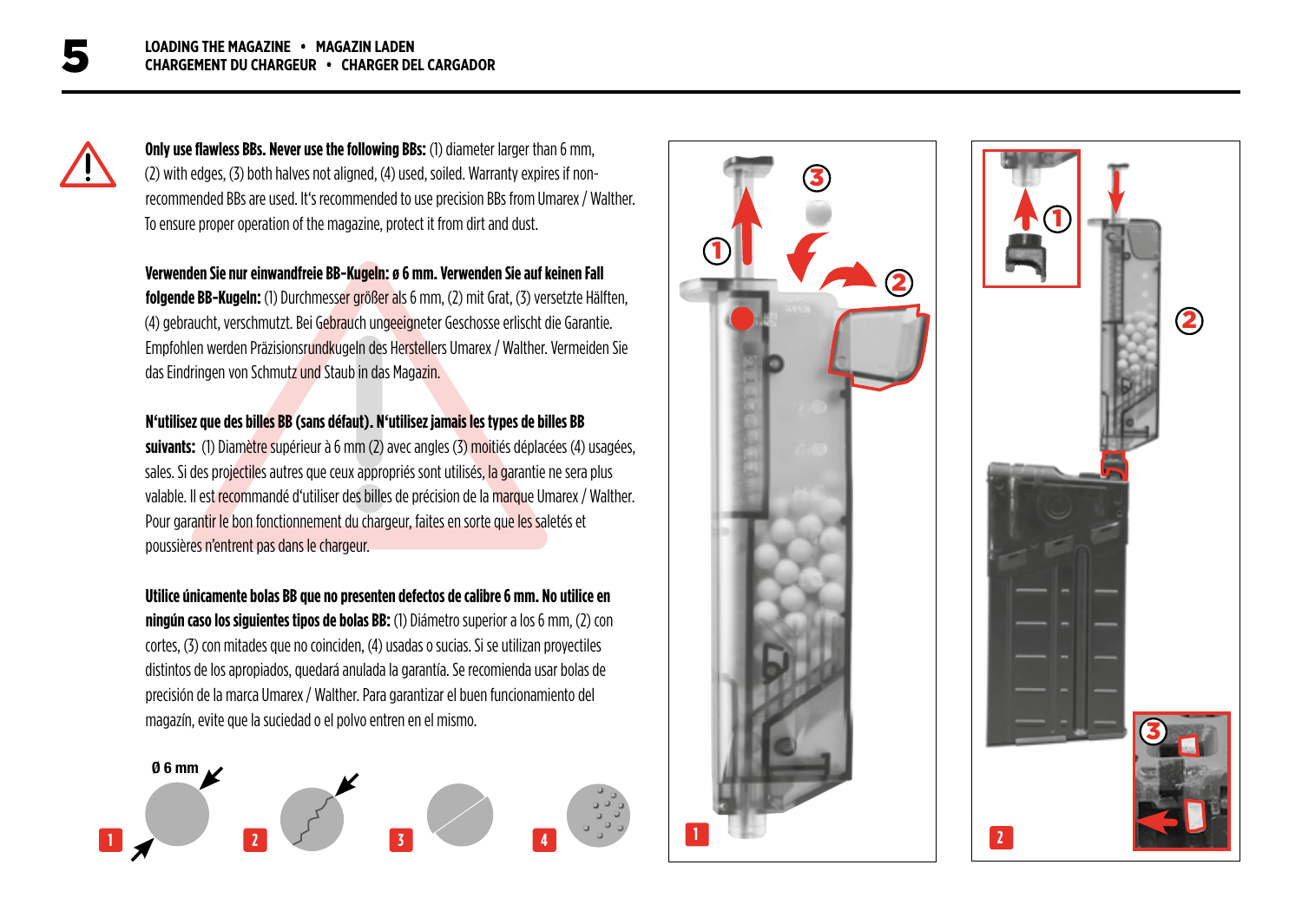**LOCKING / DRY FIRE • ARRETIERUNG / DRY FIRE**<br>VERROUILLAGE / DRY FIRE • DISPOSITIVO DE BLOQUEO / DRY FIRE

**ADJUSTABLE SHOOT UP • SHOOT UP EINSTELLEN**<br>AJUSTAGE SHOOT UP • AJUSTE DE SHOOT UP

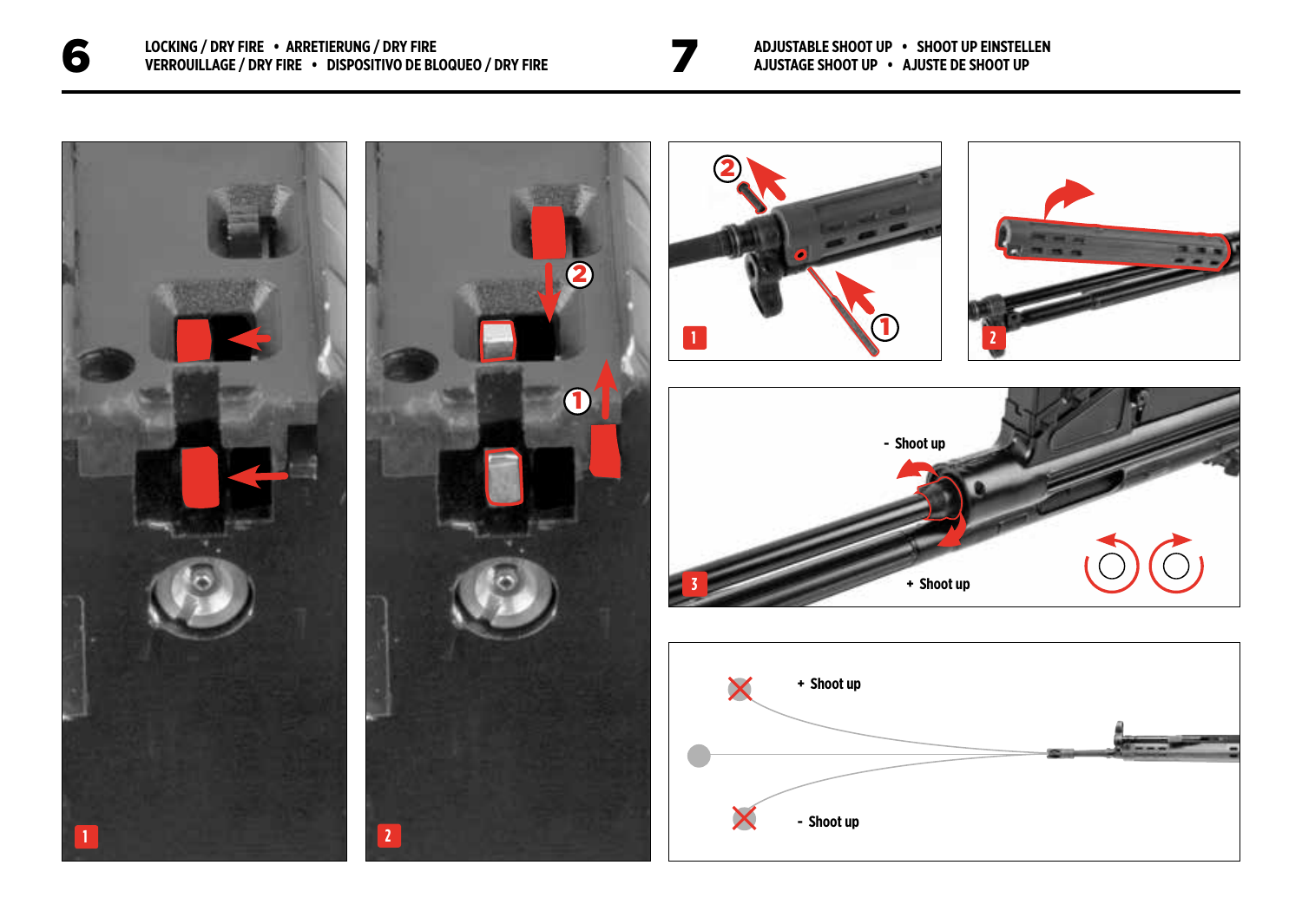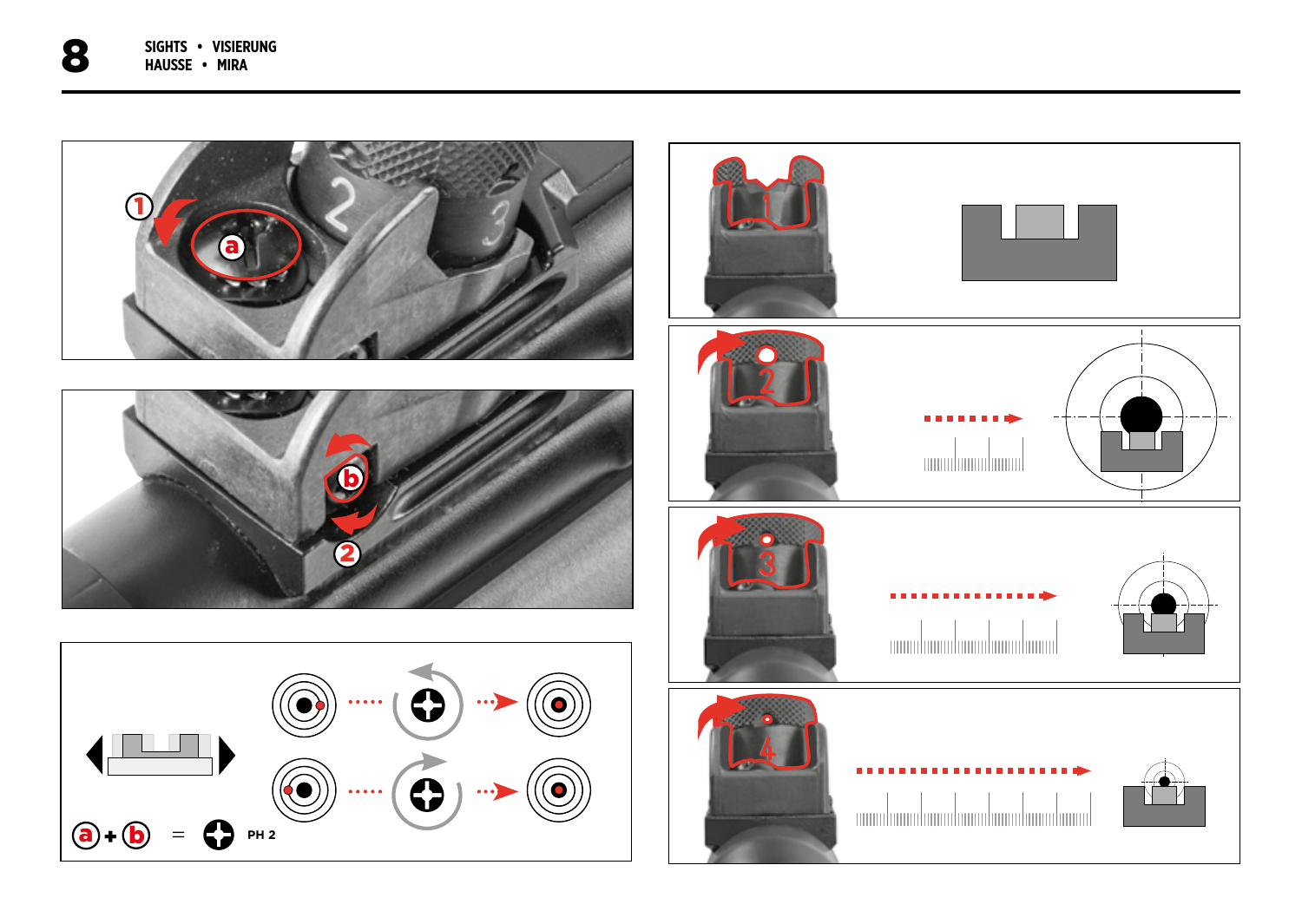



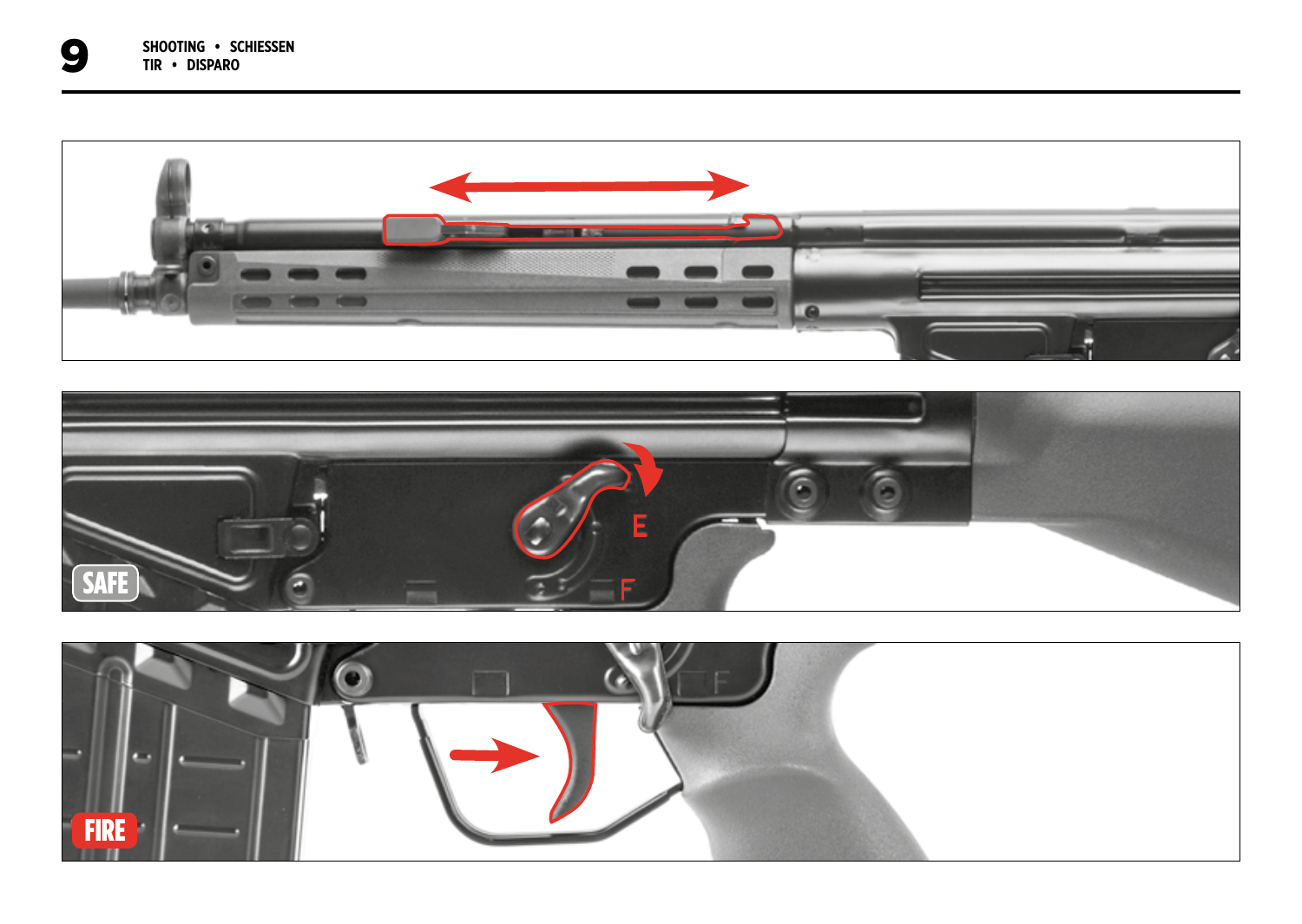| System / Power Source . System / Antrieb<br>Système / Source de Propulsion · Sistema / Propulsión                       |                                                            | Gas Airsoft • Gas Airsoft • Airsoft à gaz • Airsoft a gas | GAS                                |                                       |
|-------------------------------------------------------------------------------------------------------------------------|------------------------------------------------------------|-----------------------------------------------------------|------------------------------------|---------------------------------------|
| Caliber / Ammo . Kaliber / Munition<br>Calibre / Munitions • Kaliber / Munitión                                         | 6 mm BBs                                                   |                                                           |                                    | <i><b>ROUNDS</b></i>                  |
| Capacity • Kapazität • Capacité • Capacidad                                                                             | 20                                                         |                                                           | <b>METAL GUN</b>                   |                                       |
| Energy / Velocity . Energie / Geschwindigkeit<br>Énergie / Vitesse · Energía / Velocidad                                | 2.6395:<br>$1,6$ J: < 125 m/s $@$                          | 2.6395X:<br>$1J:$ < 100 m/s                               | <b>METAL</b>                       | SHOOT-                                |
| Drive . Funktion . Action . Sistema de funcionamiento                                                                   | 2.6395:<br>Semi - auto                                     | 2.6395X:<br>Semi + Full-auto                              | <b>BARREL</b>                      | IJР<br><b>ADJUSTABLE</b>              |
| Rate of fire . Kadenz . Cadence . Cadencia                                                                              |                                                            | 2.6395X:<br>600 BBs / min                                 | 6 mm                               | *****<br><b>AUTHENTIC</b>             |
| Color . Farbe . Couleur . Color                                                                                         | Black / Oliv . Schwarz / Oliv . Noir / Oliv . Negro / Oliv |                                                           | <i><b>AIRSOFT</b></i><br>2.6395    | REPLICA<br>2.6395X                    |
| Safety • Sicherung • Sécurité • Seguro                                                                                  | manual • manuell • manuel • manual                         |                                                           | <b>ENERGY</b><br>$1.6$ JOULES MAX. | <b>ENERGY</b><br><b>1</b> JOULES MAX. |
| Barrel length • Lauflänge • Logueur canon • Longitud<br>del cañón                                                       | 455 mm                                                     |                                                           |                                    |                                       |
| Dangerous area up to . Max. Gefahrenbereich bis zu . Zone<br>de danger s'étendant jusqu'à · Distancia máxima de peligro | 2.6395:<br>200 <sub>m</sub>                                | 2.6395X:<br>150 m                                         | <b>SEMI-</b><br>AUTO               | SEMI-<br>AUTO                         |
| Weight . Gewicht . Poids . Peso                                                                                         | 3566 g                                                     |                                                           | F)                                 | FULL-<br>AIITO                        |
| Overall length · Gesamtlänge · Longueur · Longitud                                                                      | 1025 mm                                                    |                                                           |                                    |                                       |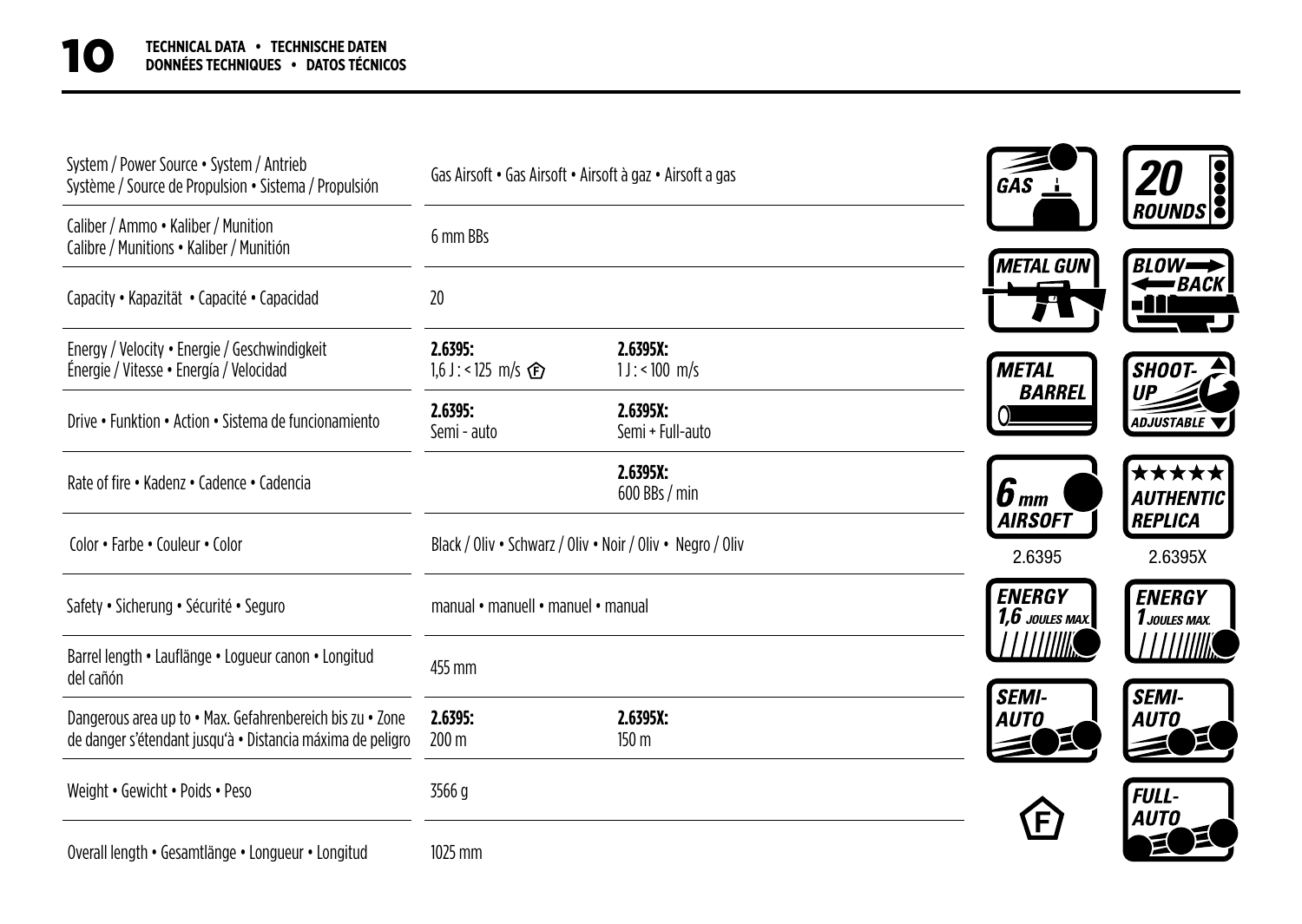| <b>PROBLEMS</b><br><b>PROBLEME</b><br><b>DYSFONCTIONNEMENTS</b><br><b>PROBLEMAS</b>                                    | <b>POSSIBLE CAUSES</b><br><b>MÖGLICHE GRÜNDE</b><br><b>CAUSES POSSIBLES</b><br><b>POSIBLES CAUSAS</b> |                                                                                       |                                                                   |
|------------------------------------------------------------------------------------------------------------------------|-------------------------------------------------------------------------------------------------------|---------------------------------------------------------------------------------------|-------------------------------------------------------------------|
|                                                                                                                        | Safety activated<br>Waffe gesichert<br>Sécurité de l'arme enclenchée<br>Seguro activado               | Empty gas tank<br>Gastank leer<br>Réservoir de gaz vide<br>Depósito de gasolina vacío | Dirty barrel<br>Lauf verschmutzt<br>Canon encrassé<br>Cañón sucio |
| Gun does not shoot<br>Waffe schießt nicht<br>l'arme ne tire pas<br>El arma no dispara                                  | O                                                                                                     | Ο                                                                                     |                                                                   |
| Faulty shooting direction<br>Schlechte Schussleistung<br>Mauvaise performance de tir<br>Potencia de disparo deficiente |                                                                                                       |                                                                                       | Ο                                                                 |
| Low shooting speed<br>Geringe Schussgeschwindigkeit<br>Faible vitesse du projectile<br>Escasa velocidad de disparo     |                                                                                                       | Ο                                                                                     | Ο                                                                 |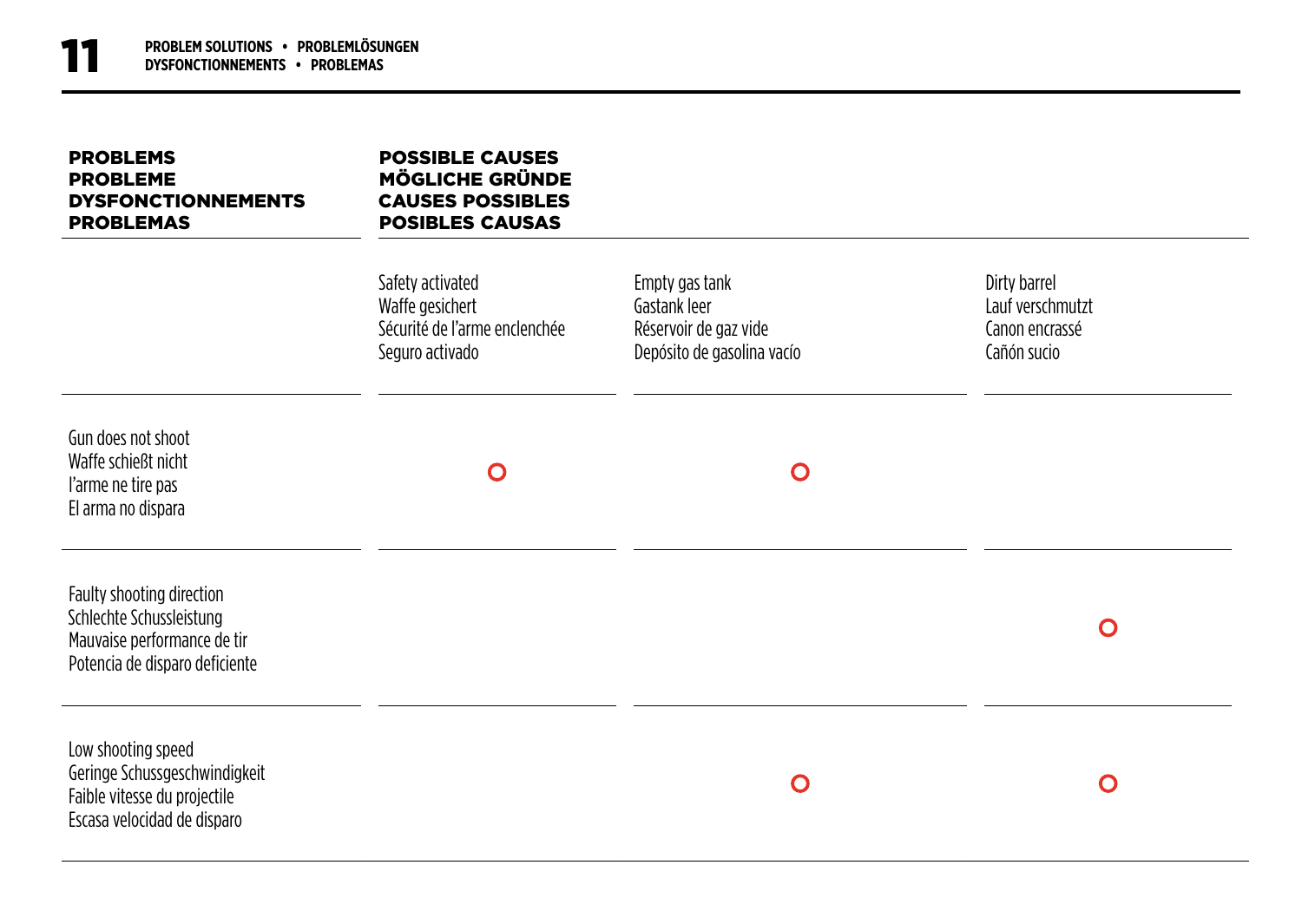| Gas / Magazine empty<br>Gas / Magazin leer<br>Gaz / Chargeur vide<br>Gas / Caricatore vuoto | Extreme temperatures<br>Extreme Temperaturen<br>Températures extrêmes<br>Temperaturas extremas | Wrong ammunition<br><b>Falsche Munition</b><br>Mauvaises munitions<br>Munición errónea | Ammunition badly loaded<br>Munition falsch geladen<br>Munitions mal chargées<br>Munición mal cargada | Sight not properly adjusted<br>Visierung nicht richtig eingestellt<br>Dispositif de visée mal réglé<br>La mira no está bien ajustada |
|---------------------------------------------------------------------------------------------|------------------------------------------------------------------------------------------------|----------------------------------------------------------------------------------------|------------------------------------------------------------------------------------------------------|--------------------------------------------------------------------------------------------------------------------------------------|
| O                                                                                           | n                                                                                              |                                                                                        | റ                                                                                                    |                                                                                                                                      |
| Ο                                                                                           | റ                                                                                              | റ                                                                                      |                                                                                                      | Ω                                                                                                                                    |
|                                                                                             | റ                                                                                              | n                                                                                      |                                                                                                      |                                                                                                                                      |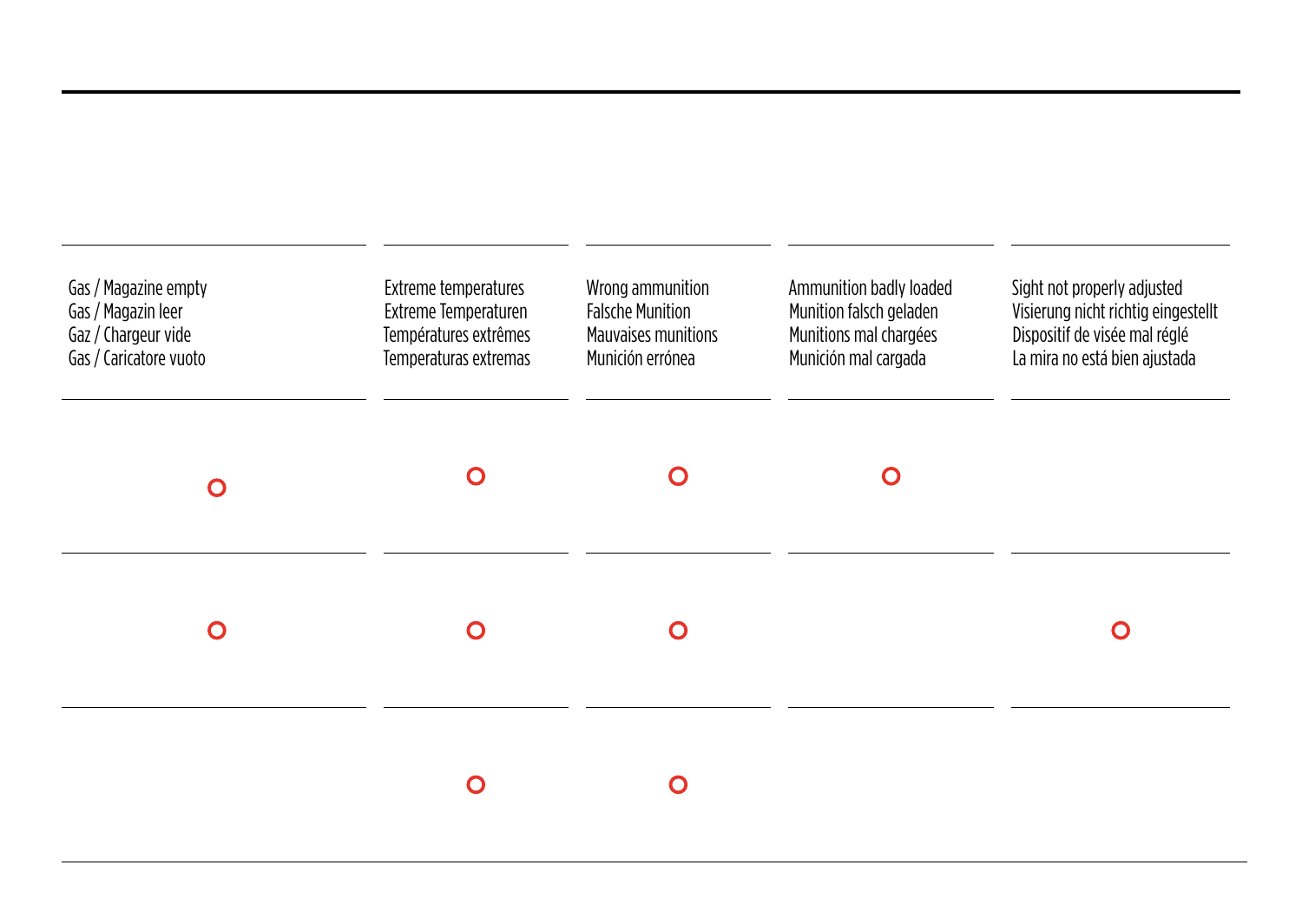$+ +$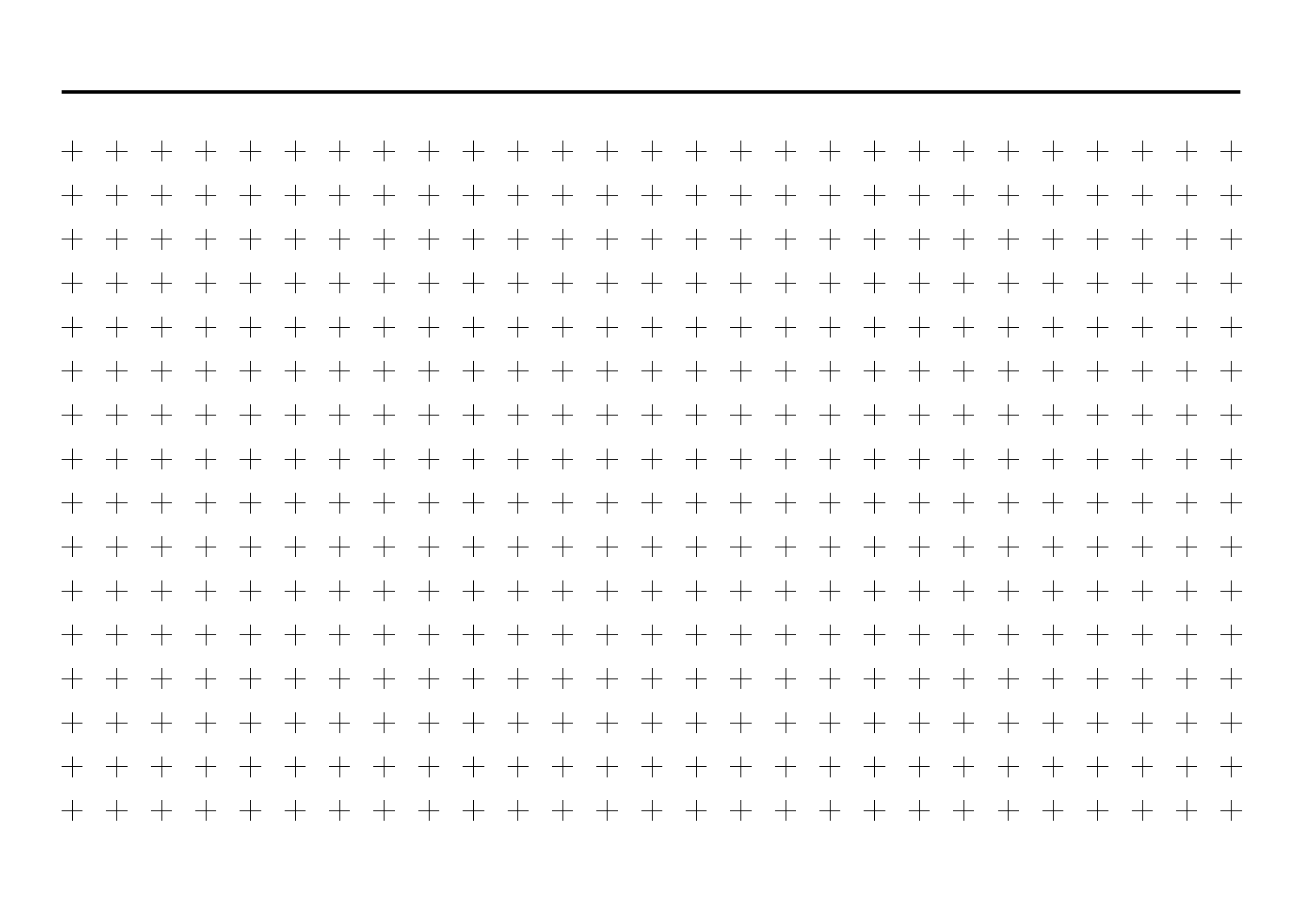$+ +$